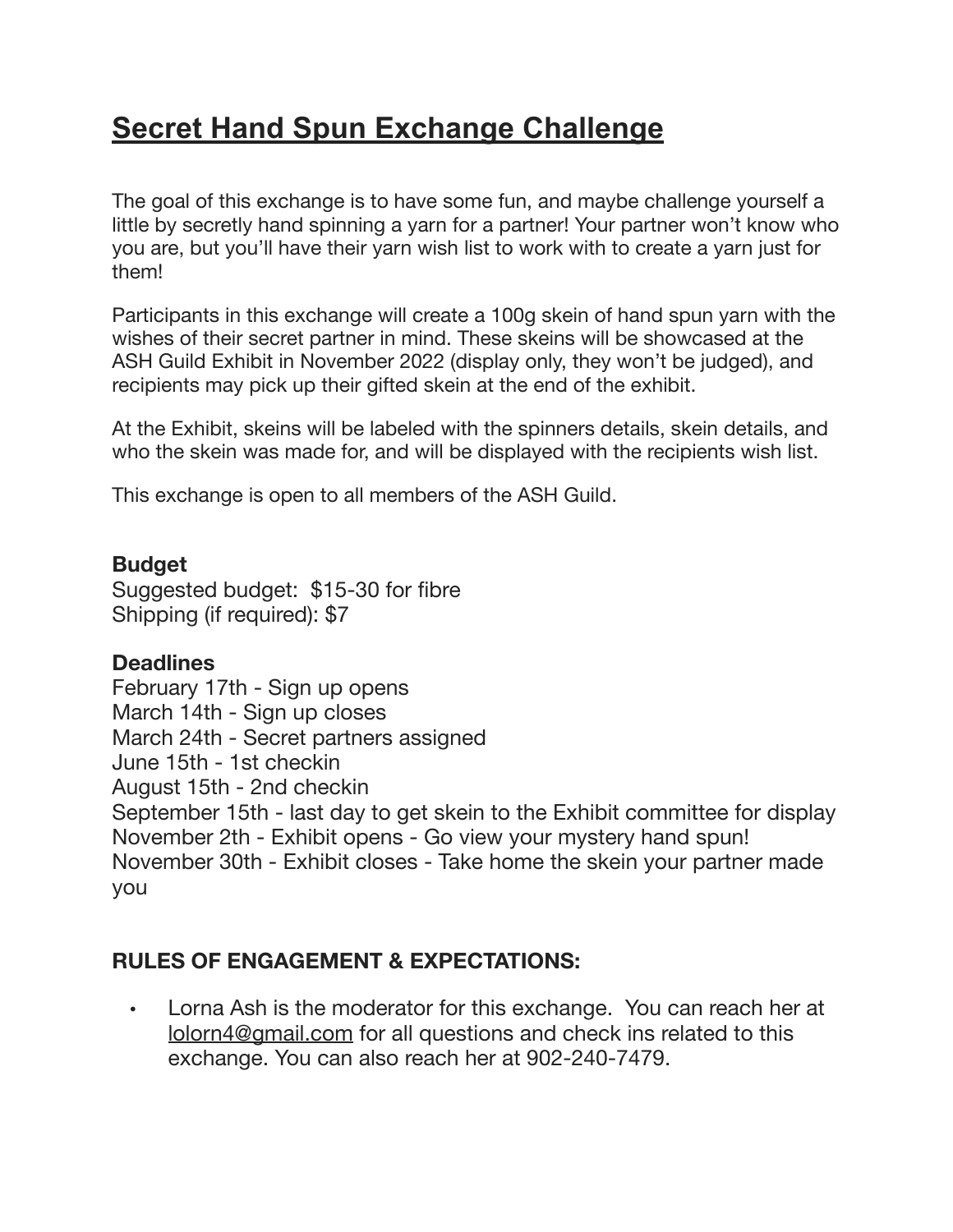- Email Lorna with the subject "I'm in for the hand spun exchange!" To confirm that you want to participate in this hand spun yarn exchange.
- Participants will be emailed a Wishlist. **Complete the Wishlist** and return it to the moderator by email.
- This is a SECRET hand spun exchange. When you sign up you will be assigned a secret partner by the moderator, who will provide your partner's wish list. **Please don't reveal who your partner is to anyone!**
- Your "secret partner" is the person you are going to spin a skein for, but **you won't know who is spinning a skein for you.** 
	- **Example;** Mary is spinning for her secret partner "Gladys", but that doesn't mean Gladys is spinning for Mary! Her secret partner could be anyone participating in the exchange!
- You will receive your secret partner's Wishlist. Review their Wishlist so you can create a skein of hand spun especially for them. The idea of the exchange is to make something your partner will enjoy and use.
- Hand spun skeins should be a minimum of 100g. You can go over, but keep in mind, you may not receive a skein as generous.
- You can use a commercial yarn/thread or previously spun singles as a core, wrapping element or component of the skein, but this should be a fresh spin, not a completed skein you are pulling out of your stash. Otherwise, where's the challenge?
- This exchange does not have a minimum budget, as everyone has different fibre sources, and prices vary. However, please consider the suggested budget before you commit to this exchange.
- You may feel free to go over the suggest fibre budget, but know that it isn't required, and you may not receive a skein as generous as yours.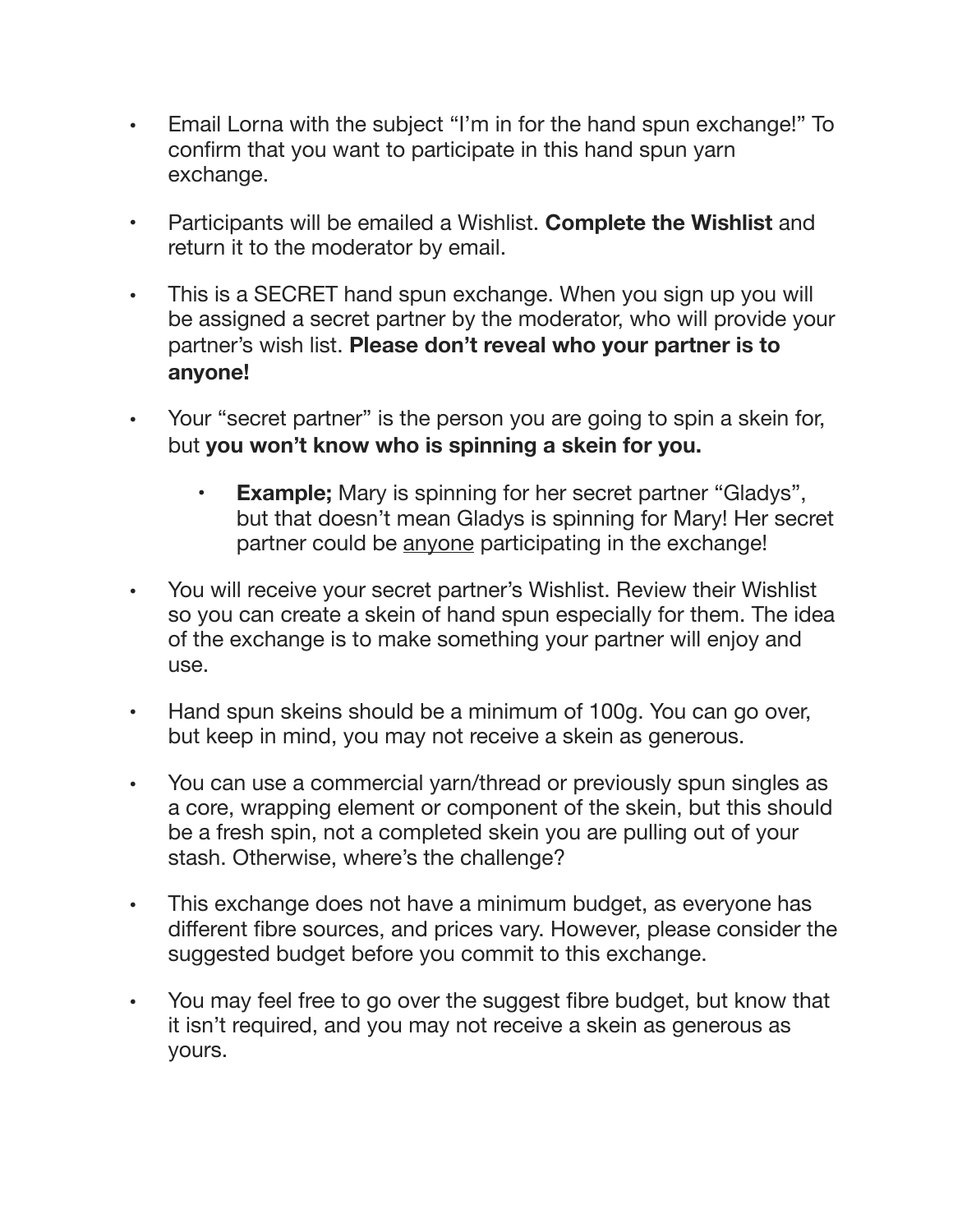- Check in when requested. THERE WILL BE 2 CHECK IN DATES. ON THOSE DATES, YOU WILL RECEIVE AN EMAIL FROM THE MODERATOR. YOU MUST RESPOND WITHIN THE GIVEN TIMELINE LISTED IN THE EMAIL. You must respond to those 2 emails to let the moderator know you are still active and participating in the exchange. Communication is REALLY IMPORTANT here. If you do not respond to the check in emails, and fail to advise why, you may be removed from the exchange challenge, and a replacement found.
	- Please make sure your finished skein is labelled with the following info:
		- The title "Secret Hand Spun Exchange Challenge"
		- Your name
		- Who you made the skein for
		- Fibre content
		- Method of preparation spinning technique, etc.
		- Finishing (washing, steam, etc.)
- Participants are required to get their skein to the ASH Exhibit. ASH Members will be moving various pieces to the exhibit prior to its opening. If you are located outside HRM, you may be able to send your skein with someone else to Halifax. Please ask the exhibit organizers for details
- You are welcome to ship your skein to the exhibit (please inquire with the Exhibit Organizers for details) or you may drop it off in person following the standard exhibit guidelines.
- You may pick up your gifted skein at the close of the ASH exhibit.
- If you will not be picking up anything at the exhibit in person, please contact the Exhibit Organizers to make transportation arrangements.
- After you view your gifted skein at the ASH Exhibit, or after you receive it upon the close of the Exhibit, please make sure to thank